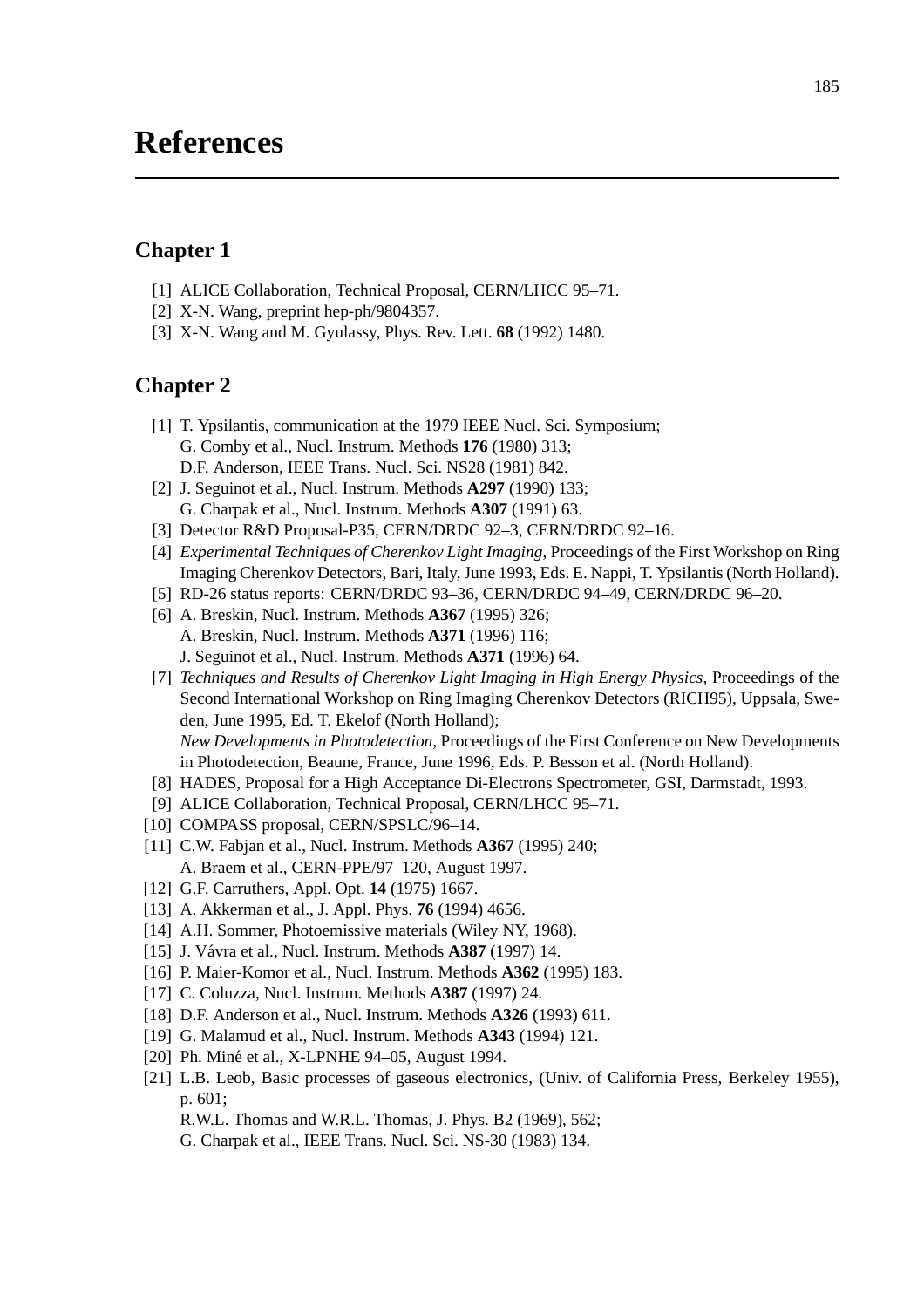- [22] A. Breskin et al., Nucl. Instrum. Methods **A344** (1994) 163.
- [23] A. Breskin et al., Nucl. Instrum. Methods **A367** (1995) 342.
- [24] A. Breskin et al., Nucl. Instrum. Methods **A367** (1995) 342.
- [25] A. Di Mauro et al., Nucl. Instrum. Methods **A371** (1996) 137.
- [26] D.F. Anderson et al., FNAL TM-1753, 1991;
	- D.F. Anderson et al., Nucl. Instrum. Methods **A323** (1992) 626.
- [27] H. Brauning et al., Nucl. Instrum. Methods **A327** (1993) 369.
- [28] C. Lu et al., Preprint Princeton/HEP/94-10.
- [29] J. Almeida et al., Nucl. Instrum. Methods **A367** (1995) 337.
- [30] P. Krizan et al., Preprint IJS-DP-7087, 1994.
- [31] P. Krizan et al., Nucl. Instrum. Methods **367** (1995) 257.
- [32] S. Sgobba et al., CERN-EST/SM/MB 98-07-13.
- [33] C. Coluzza et al., Nucl. Instrum. Methods **A343** (1994) 152.
- [34] J. Almeida et al., Nucl. Instrum. Methods **A361** (1995) 524.
- [35] V. Peskov, Private communication.
- [36] J. Vávra, Nucl. Instrum. Methods A371 (1996) 33.
- [37] R. Arnold et al., CRN/HE 90-05, CRN Strasbourg, France.
- [38] E. Gatti et al., Nucl. Instrum. Methods **163** (1979) 83.
- [39] I. Endo et al., Nucl. Instrum. Methods **188** (1981) 55.
- [40] G.A. Erskine, Nucl. Instrum. Methods **198** (1982) 325.
- [41] H. Van Der Graaf et al., Nucl. Instrum. Methods **217** (1983) 330.
- [42] E. Mathieson et al., Nucl. Instrum. Methods **A227** (1984) 277.
- [43] E. Mathieson et al., Nucl. Instrum. Methods **A270** (1988) 602.
- [44] F. Piuz et al., Nucl. Instrum. Methods **196** (1982) 451.
- [45] G. Alkazov et al., Nucl. Instrum. Methods **89** (1970) 155.
- [46] H.D. Morgan et al., J. Chem. Phys. **60** (1974) 4734.
- [47] R. Arnold et al., Nucl. Instrum. Methods **A279** (1988) 255.
- [48] F. Piuz, Nucl. Instrum. Methods **A371** (1996) 96.
- [49] G.H. Mount et al., Astrophys. J. **214** (1977) L47.
- [50] C. Lu et al., Nucl. Instrum. Methods **A343** (1994) 135.
- [51] A. Amoruso et al., J. Quant. Spectr. Dadiat. Transfer **56** (1996) 145.
- [52] J. Seguinot, Ecole J. Curie de Physique Nucleaire, Mabuisson, France, September 1988.
- [53] E. Fokitis et al., Measurements of the refractive index of DELPHI RICH radiators in liquid phase down to 185 nm, in preparation.
- [54] E. Chesi et al., Nucl. Instrum. Methods **A283** (1989) 602.
- [55] F. Piuz et al., Proceedings of the Experimental Apparatus for High Energy Particle Physics and Astrophysics Conference at San Miniato, Italy, June 1990, Eds. P. Giusti et al. (World Scientific, Singapore) p. 121; CERN/PPE 91–7 rev.
- [56] T. Francke et al., Nucl. Instrum. Methods **A310** (1991) 146.
- [57] F. Piuz et al., Nucl. Instrum. Methods **A333** (1993) 404.
- [58] E. Nappi et al., Nucl. Instrum. Methods **A315** (1992) 113.
- [59] A. Braem et al., Nucl. Instrum. Methods **A343** (1994) 163.
- [60] A. Di Mauro et al., Nucl. Instrum. Methods **A343** (1994) 323.
- [61] A. Di Mauro et al., Nucl. Phys. **A566** (1994) 619c.
- [62] J. Almeida et al., Nucl. Instrum. Methods **A348** (1994) 216.
- [63] H. Berger et al., Nucl. Instrum. Methods **A360** (1995) 411.
- [64] F. Piuz et al., Nucl. Instrum. Methods **A367** (1995) 332.
- [65] T. Scognetti, PhD Thesis, University of Bari, Italy, 1994.
- [66] M. Hempstead et al., Nucl. Instrum. Methods **A306** (1991) 207.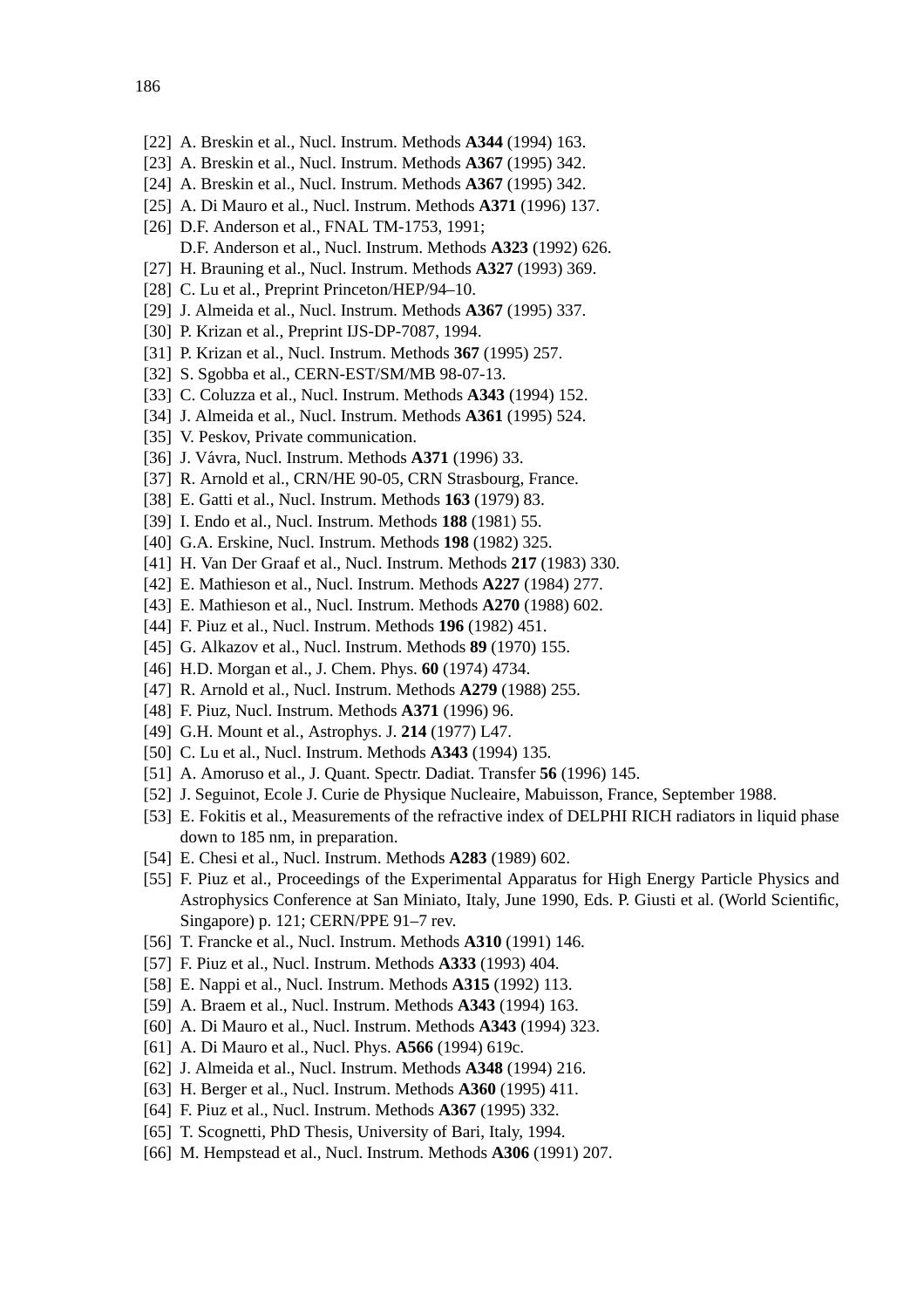- [67] R. Arnold et al., Nucl. Instrum. Methods **A270** (1988) 289.
- [68] A. Di Mauro, Internal Note ALICE 98–34.
- [69] T. Ypsilantis et al., Nucl. Instrum. Methods **A343** (1994) 30.
- [70] A. Di Mauro and A. Morsch, Internal Note ALICE 98-33.

# **Chapter 3**

- [1] T.D. Williams et al., Printed Circuit Board for CsI-photocathodes, Internal Note ALICE, in preparation.
- [2] P. Majewski, MWPC for the RICH detector for the ALICE experiment at LHC. MSc thesis, University of Warsaw, 1996.
- [3] E. Albrecht et al., Perfluorocarbon effects on composite and polymeric materials used within RICH detectors, DELPHI note 95-21;
	- J. Vávra, Nucl. Instrum. Methods **A367** (1995) 353.
- [4] K. Abe et al., IEEE Trans. Nucl. Sci **40** 4, 1993; SLAC-PUB-5888, 1992.
- [5] G. Lenzen et al., Nucl. Instrum. Methods **A343** (1994) 268.
- [6] W. Adam et al., Nucl. Instrum. Methods **A338** (1994) 28.
- [7] S. Ilie and G. Lenzen, DELPHI Internal Report, DELPHI 93–33 RICH 54.
- [8] K. Abe et al., SLAC-PUB-7705, 1997.
- [9] 3M Fluorinert Product Manual.
- [10] J.C. Santiard et al., CERN-ECP/94-17.
- [11] C. Drancourt et al., SN954, Instruction book, SUBATECH, Nantes, 1995.
- [12] J.C. Santiard, CERN/LHCC/96-39.
- [13] ALICE Collaboration, Technical Proposal, CERN/LHCC 95-71.
- [14] O. Villalobos et al., Internal Note ALICE 98–23.
- [15] J.C. Santiard, GASSIPLEX, version 0.7*µ*m, Internal Note ALICE, in preparation.
- [16] J.C. Santiard, DILOGIC-2, Internal Note ALICE, in preparation.
- [17] G. Rubin, ALICE Detector Data Link (DDL), Internal Note ALICE 98–21.
- [18] G. Rubin et al., Internal Note ALICE 97-14.

### **Chapter 4**

- [1] ALICE Collaboration, Technical Proposal, CERN/LHCC 95-71.
- [2] F. Carminati, Proc. Int. Conf. on Monte Carlo Simulation in High Energy and Nuclear Physics, Tallahassee, Fl, Eds. P. Dragovitsch, S.L. Linn and M. Burbank (World Scientific) 1994, p. 45.
- [3] A. Fasso et al., Proc. IV Int. Conf. on Calorimeters and their Applications, World Scientific, Singapore, 1994, p. 493.
- [4] http://www.cern.ch/alice/Projects/offline/Simulation/fluka
- [5] http://www.cern.ch/alice/Projects/offline/Simulation/galice
- [6] A. Di Mauro and A. Morsch, Internal Note ALICE 98-33.
- [7] J.O. Johnson and T.A. Gabriel, A user's guide to MICAP, Technical Report TM-10340, ORNL, 1988.
- [8] K. Eggert and A. Morsch, CERN/AT 95-01(DI) and Internal Note ALICE 95–05.
- [9] J. Bächler et al., Nucl. Instrum. Methods **A343** (1994) 273.
- [10] D. Di Bari, D. Elia, E. Nappi and G. Paić, Internal Note ALICE 97-39.
- [11] P.V.C. Hough, Method and means for recognizing complex patterns, U.S. Patent 3069654 (1962).
- [12] R.O. Duda, P.E. Hart, Commun. ACM **15** (1972) 11.
- [13] D.S. McKenzie and S.R. Protheroe, Pattern Recognition **23** (1990) 283.
- [14] E. Nappi et al., Comp. Phys. Commun. **66** (1991) 293.